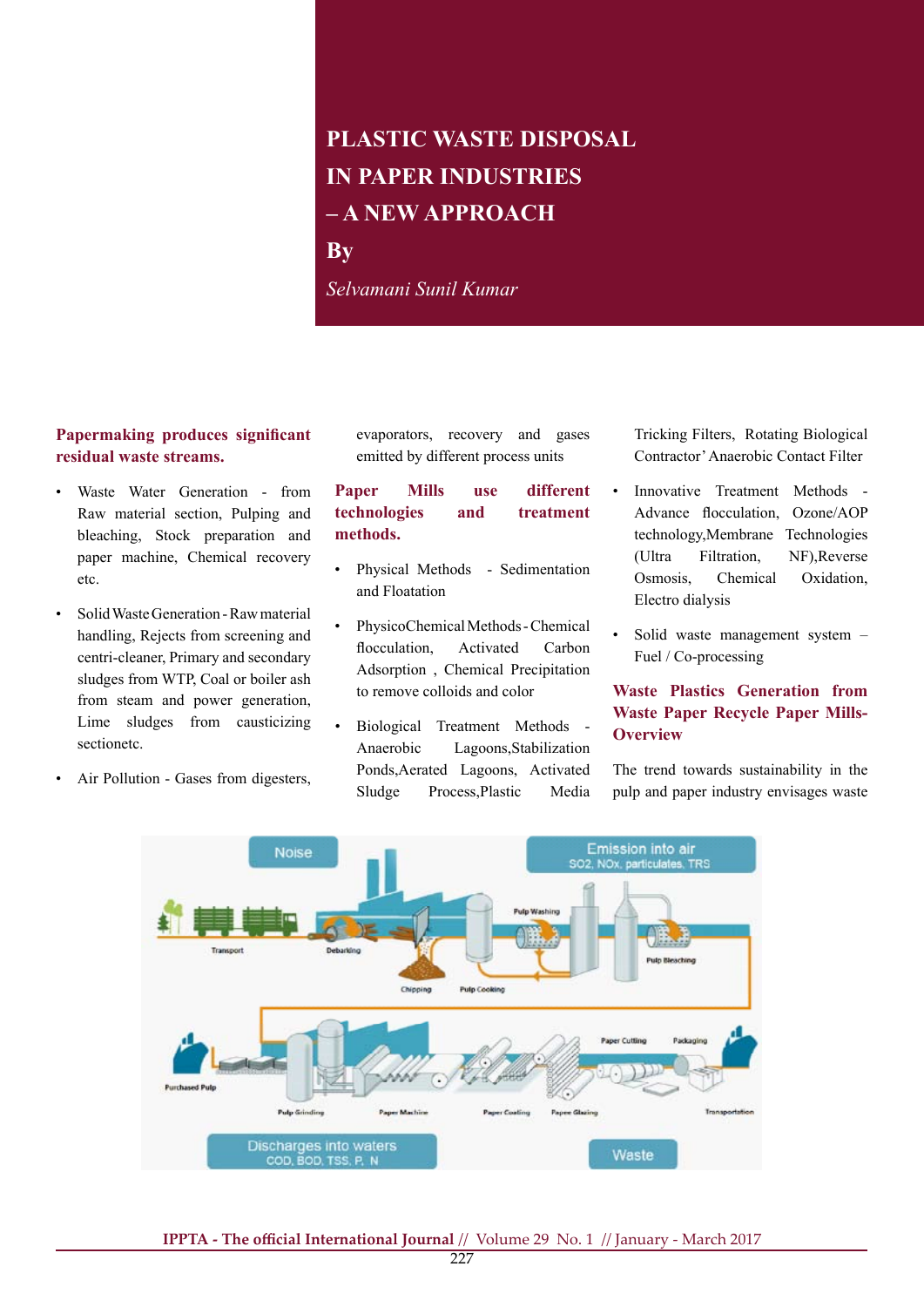paper recycling. About 85% Paper mills inIndia use waste paper as primary fibersource for paper, paperboard and newsprint production, because of economical, energy savings and ecofriendliness benefits.

**Paper recycling** is the process of mixing **used/waste paper** with water and chemicals to break it down. This mixture is then chopped up and heated to break it down further into strands of cellulose called **pulp or slurry**. It is then strained through screens which remove any glue or plastic that may still be in the mixture. Finally it is cleaned, de-inked, bleached, mixed with water and then it can be made into new recycled paper.

In a waste paper based paper mill, the feedstock (used/waste paper) is in the form of different shape & sizes and of different qualities, consisting of

- o Paper & Board pieces
- o Cartons which are poly coated, plastic laminated or plastic coated
- o Impurities like pins, staples, nonmetals, clothes & stone, etc

The details of the plastic waste generated from the waste paper based paper mill / De-inking plants are given below:

- o 3% plastic waste generated per ton of Paper
- o Plastic waste generated shall not be of any defined properties / characteristics. Its properties, characteristics, ingredients, moisture level, impurities varies a lot time to time.
- o Plastic generated shall contain
- $50-60\%$  of waste loose plastic
- $40-50\%$  of Impurities of pins, staples, non-metals, clothes & stone, etc
- o Plastic generated shall contain 30- 50% Moisture approximately
- o Bailing process & Efficient storage (To be compacted &bailed, transported and stored in the yard)

Plastic waste that is generated during pulping process is then subjected for the bailing process. During bailing, the squeezing of the plastic waste takes-place and whatever water is there gets squeezed out and once the bale is properly squeezed and formed in the size, this is tied-up with the help of wire and taken out with the help of Forklift and stored in a yard.

# **Waste Plastics Problems faced by Papermills**

Paper Mills face a huge problem in disposal of the Plastic waste (Residual Plastic) which is generated from their own Plant.

- Plastic waste isHazardous
- When plastics are burnt, harmful quantities ofdioxins, a group of highly toxic chemicals are emitted. Dioxins can cause reproductive and developmental problems, damage the immune system, interfere with hormones and also cause cancer.
- Segregation of waste plastic is difficult as it is mixed with short fibers, pins, stones, denims clothes, cotton, fillers, ink particles, metals, non-metals etc.
- Plastic waste generated from the process is being stored onsite in loose condition (may be bailed) at

the paper mill storage yard and thus requires significant space, additional manpower to handle & transport the plastic waste from generation to storage area

- Legal, statutory and Social Issues faced by the paper mill inn disposal of plastic wastes, shall have a direct impact on the mill productions and profitability
- Government rules "Plastic Waste Management Rules, 2016" further tightens the role of plastic waste generating companies in mitigating it too.

Options for Plastics Waste Management & Eco-friendly Emerging Techniques

Conventional methods of waste plastic disposal are land filling and incineration. Paper Mills waste plastics shall be mitigated using emerging techniques and methodologies depending upon the type of plastics, associated impurities, wetness etc. As the waste plastic does not have a defined properties / characteristics, a suitable technology / methodology to be adopted. Some of the emerging techniques are

- • PLASTICS RECYCLING THROUGH ENVIRONMENTALLY SOUND MANNER :
- o Recycling of plastics should be carried in such a manner to minimize the pollution during the process and as a result to enhance the efficiency of the process and conserve the energy. Plastics recycling technologies have been historically divided into four general types -primary, secondary, tertiary and quaternary.

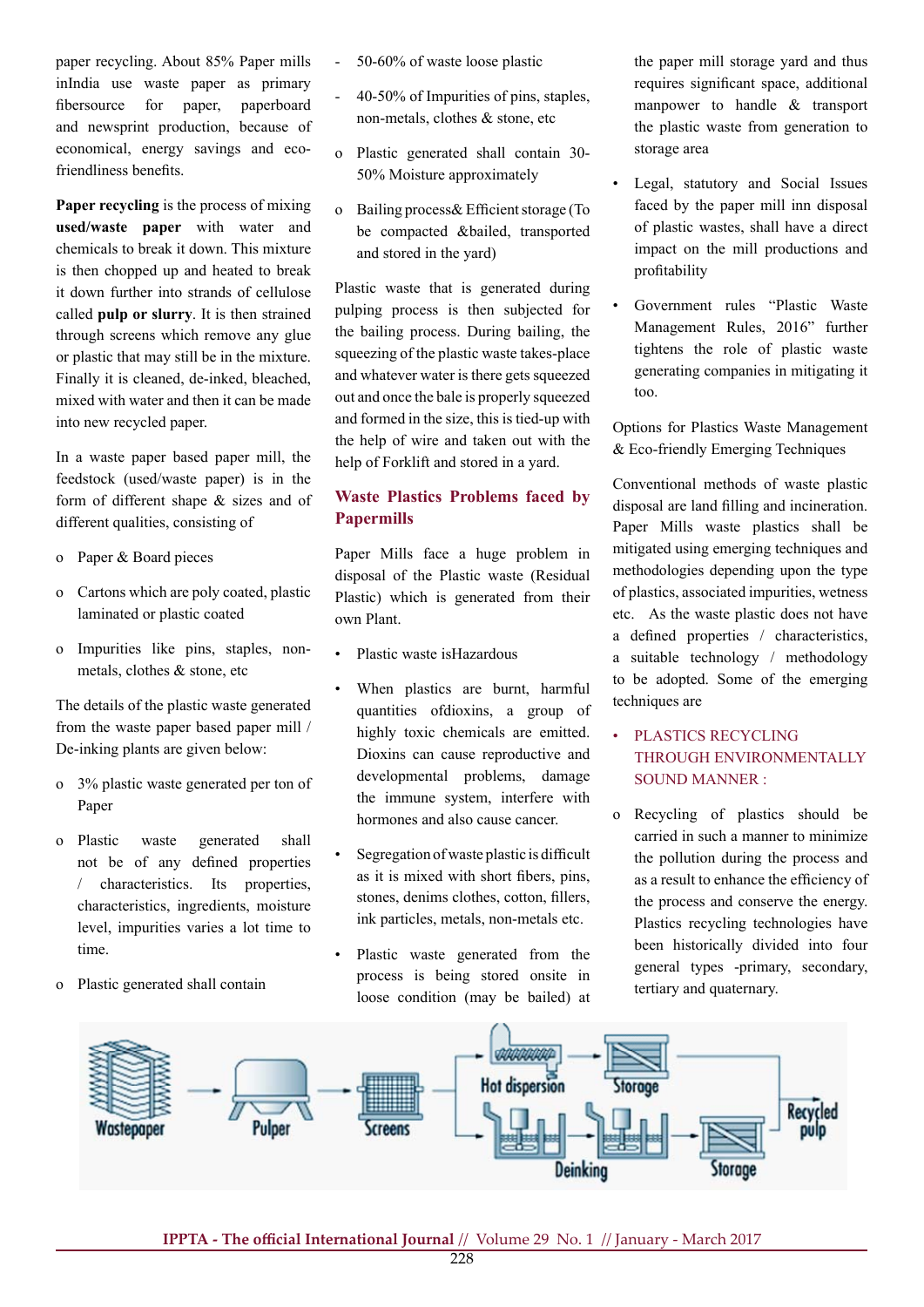Primary recycling involves processing of a waste/scrap into a product with characteristics similar to those of original product.

Secondary recycling involves processing of waste/scrap plastics into materials that have characteristics different from those of original plastics product.

Tertiary recycling involvesthe production of basic chemicals and fuels from plastics waste/scrap as part of the municipal waste stream or as a segregated waste.

Quaternary recycling retrieves the energy content of waste/scrap plastics by burning / incineration. This process is not in use in India.

o Steps Involved in the Recycling Process Selection:

The recyclers / reprocesses have to select the waste / scrap which are suitable for recycling /reprocessing.

Segregation: The plastics waste shall be segregated as per the IS Codes

\Processing: After selection and segregation of the pre-consumer waste (factory waste) shall be directly recycled. The post-consumer waste (used plastic waste) shall be washed, shredded, agglomerated, extruded and granulated

- • CO-PROCESSING BY CEMENT INDUSTRY
- o One of the most effective methods of recycling of plastics waste for recovery of energy is its use as an alternative fuel in cement kilns
- o Co-processingplantsshallbedesigned, equipped, built and operated in such a way that the gas resulting from the coprocessing israised in a controlled and homogeneous fashion and even under the most unfavorable conditions, to a temperature of 950°C for two seconds. For hazardous wastes with a content of more than 1% halogenated organic substances (expressed as chlorine), the temperature has to be raised to 1100°C.
- o Co-processing plants shall have and operate an automatic system to prevent waste feed: I. at start up, until the temperature of 950°C or 1100°C as the case may be. II. Whenever the temperature of 950°C or 1100°C as the case may be is not maintained. III. Whenever emission monitoring show that any emission limits value is exceeded due to disturbances or failures of air pollution control devices.
- o Co-processing plants shall be designed, equipped, built and operated in such a way as to prevent emission into the air giving rise to significant ground level air pollution; in particular; exhaust gases shall be discharged in a controlled fashion and in conformity with ambient air quality standards by means of a stack, the height of which is calculated in such a way as to safeguard human health and the environment.
- o The management of the co-processing plant shall be in the hands of a skilled person, competent to manage the hazardous waste in an environmentally sound manner.
- FUEL/ENERGY BY PLASMA PYROLYSIS
- o Controlled Pyrolysis Process- oxygen starved with a reactor temperatures above 1,500°C
- o Plasma Pyrolysis is a technology, which integrates the thermochemicalproperties of plasma with the pyrolysis process. The intense and versatile heat generation capabilities of PPT enable it to dispose off all types of plastic wastes including polymeric, biomedical and hazardous waste in a safe and reliable manner.

o Plasma Pyrolysis Technology : In plasma pyrolysis, firstly the plastics waste is fed into the primary chamber at 850 Deg.C through a feeder. The waste material dissociates into carbon monoxide, hydrogen, methane,

higher hydrocarbons etc. Induced draft fan drains the pyrolysis gases as well as plasticswaste into the secondary chamber, where these gases are combusted in the presence of excess air. The inflammable gases are ignited with high voltage spark. The secondary hamber temperature is maintained at around 1050 Deg.C. The hydrocarbon, carbon monoxide and hydrogen are combusted into safe carbon dioxide and water. The process conditions are maintained so that it eliminates the possibility of formation of toxic dioxins and furans molecules (in case of chlorinated waste). The conversion of organic waste into non toxic gases (CO2, H2O) is more than 99% . The extreme conditions of Plasma kill stable bacteria such as Bacillus stereothermophilus and Bacillussubtilisimmediately.Segregation of the waste is not necessary, as very high temperatures ensure treatment of all types of waste without discrimination.

# • FEED STOCK FOR BITUMINOUS ROAD CONSTRUCTION

- o Polymer Coated Bitumen Road is a technology, in which the plastic is heated to 170-180 Deg.C and mixed with the hot semi-liquid bitumen & Aggregates and thus forms a plastic coating.
- o A Government order in November 2015 has made it mandatory for all road developers in the country to use waste plastic, along with bituminous mixes, for road construction. This is to help overcome the growing problem of plastic waste disposal in India. The technology for this was developed by the 'Plastic Man' of India, Prof RajagopalanVasudevan, Professor of Chemistry at Thiagarajar College of Engineering, Madurai
- o Polymer coated aggregate bitumen mix performs well compared topolymer modified bitumen mix.
- o Higher percentage of polymer coating improves the binding strength of the mix.Foam plastics have better binding values.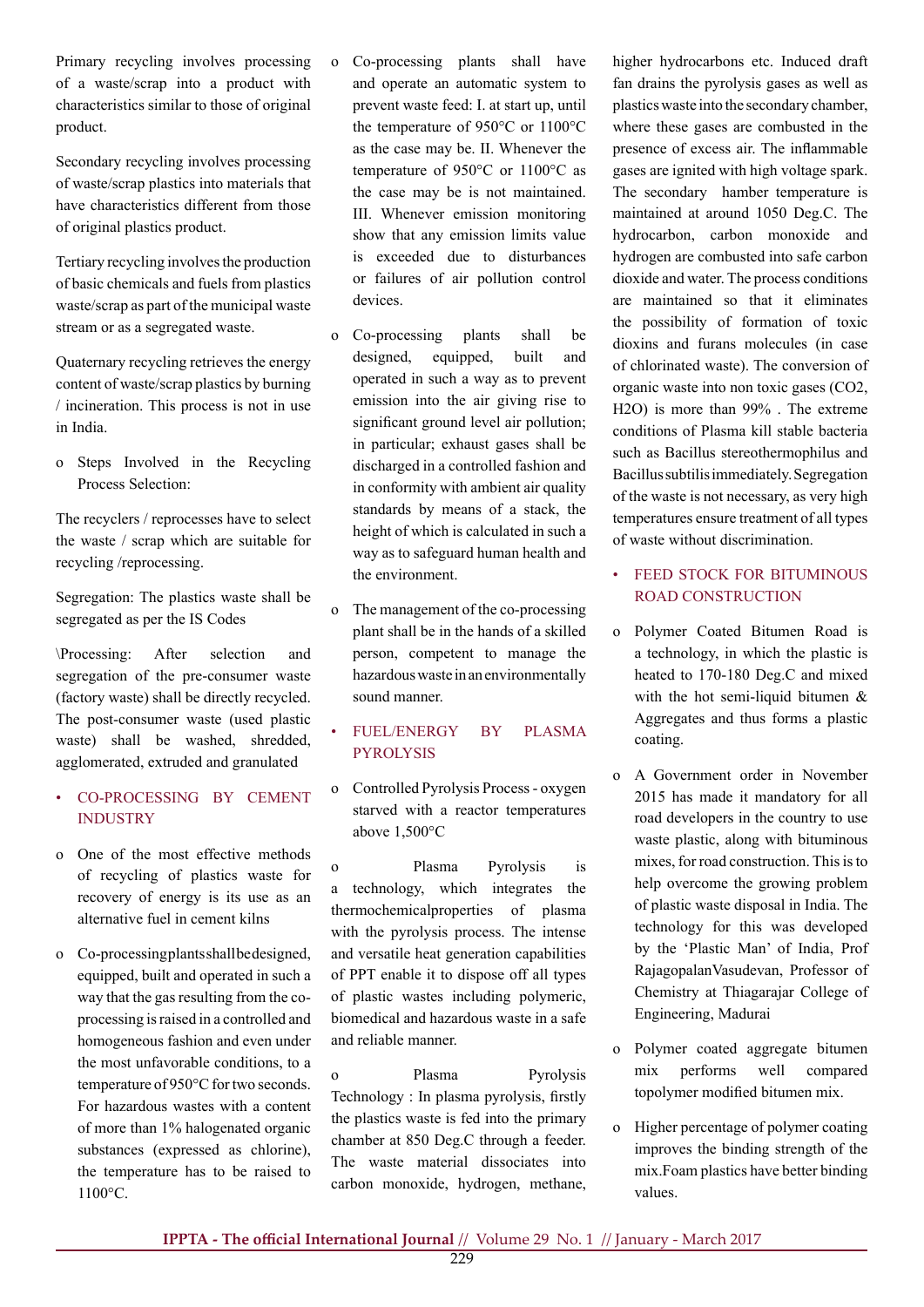## • ECO-FRIENDLY LIQUD FUEL BY THERMO-CHEMICAL DEPOLYMERISATION

- o Plastics are organic polymers, most of them chains of carbon atoms alone or with oxygen, sulphur, or nitrogen. The conversion of waste plastics into fuel oil by thermochemical depolymerization involves using moderate heat in the absence or oxygen to break down the longchain hydrocarbons into short-chain hydrocarbon gases and oil.
- o This technology emerges as an efficient, safe, and cost-effective process.

# **Emerging Technologies – Plastics waste mitigation**

- **Plasma PyrolysisTechnology**
- Pyrolysis Process oxygen starved
- Mass-less heat created from plasma torch
- Uniform, reactor temperatures are maintained approximately 1,500°C ; Controlled processing atmosphere
- Lower volume of off gas
- Depending on waste composition treated, 2 to 4 times the thermal energy is generated than that it consumes
- No bottom or fly ashes generated
- Production of dioxins or furans is IMPOSSIBLE
- - No secondary wastes, Recovers valuable products
- **• Incineration Technology**
- Combustion –excess air required
- Heat value of waste required to maintain combustion reaction or supplementary fossil fuels required
- Operating temperatures around 1,000  $\rm ^{\circ}C$
- Large volumes of off-gas generated
- "Cold" spots plus excess oxygen inside incineration chamber can result in Dioxins and furans
- Fly and bottom ash treatment and landfill disposal needed
- **Thermochemical Depolymerisation**
- oxygen starved Reaction &catalyticdepolymerisation of complex hydrocarbons
- Mass-less heat created from Burners (Oil / LPG)
- Uniform, reactor temperatures above 500°C - 600°C, Controlled processing atmosphere
- Products are Fuel Oil + off gas + Carbon Black
- Lower volume of off gas
- No bottom or fly ashes generated
- No secondary wastes, Recovers valuable products

## **CONCULUSION**

Plasma Pyrolysis Technology & Incineration Technology releases a considerable quantum of offtake gases produced during this process, which contain residues that can pollute the environment Thermochemical Depolymerisation is being considered as an Emerging New Technology that can be adopted in paper mills because the plastics are converted to mostly fuel and Carbon black and hence generate less offtake gas. This gas is also reused in the system as a closed loop and hence the gas released to atmosphere is almost nil. Also, this technology operates at a safe temperature rangewith efficiency and cost effectiveness. Paper Mills can consider Thermochemical Depolymerisation

- o To suffice the requirements of stringent"Government Notifications on Plastic Waste Management Rules, 2016"
- o To mitigate the waste plastic and protect the environmentas a Primary

Focus

- o Accomplishes CSR to Society
- o Generate Zero Discharge
- o Value added products/Fuel that contributes a part of R.O.I
- o Moderate investment levels
- o Plant Safety Assurance
- Value Addition

## **Thermochemical Depolymerisation Plants by Paterson Energy, India**

#### **About Paterson Energy**

Paterson Energy Private Limited (Paterson Energy) has been established with a vision to mitigatewaste plastics and thereby to protect the Environment, Health & Safety of all living beings, prevailing on Planet EARTH.

- By Managing / Mitigating harmful Solid Wastes
- • By implementing an Eco Friendly Green Technology Projects
- To venture jointly with Government / Private Partnership
- To convert waste plastic to Energy (Fuel / Power)

## **Paterson Energy**

- Is an Indian Company headquartered atChennai.
- • Promoted by AMARNATH MAITREYAN, who is the CEO of a India's most reputed Wealth Management Company & holding various positions in boards of Corporates & Stock Exchanges
- Propagation of the indigenously developed Thermochemical Depolymerisation plant with an aim to provide Green Solution.
- Has established a 3TPD continuous Thermochemical Depolymerisation plant in 2012, that converts Non-Biodegradable, Non-recyclable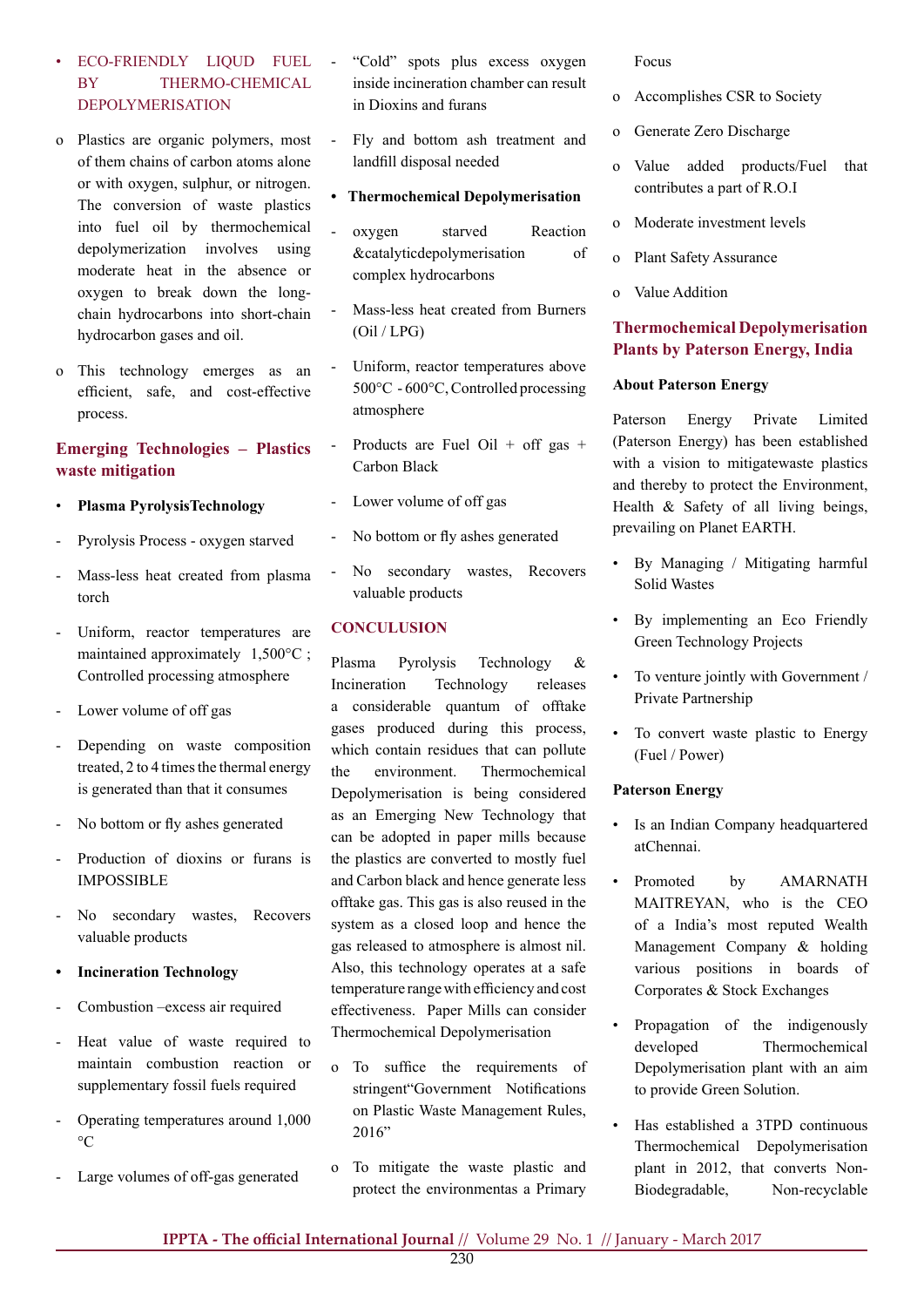Plastics waste to Fuel(Plastic Oil) and is operating successfully.

- After 4 years of successful operation and continuous R&D , an additional 7 TPD Thermochemical Depolymerisation plant has been installed in 2016
- Plastic oil is sold in open market for Industrial Boilers, Casting Industries, Diesel Generators etc
- • Bagged project from Engineers India Limited, to install & Operate a 5TPD waste plastic to fuel(WTF)Plant at Mathura, U.P on BOO Basis under Swatch Bharat Scheme

The PO is used in Industrial Boilers, Furnaces, Hot Water Generators, Hot Air Generators,ThermalFluidHeater,Electric Generators (50% diesel blending), Diesel Pumps(50% diesel blending)etc.

## **Paterson De-polymerisation Plantfeatures**

Paterson Energy has in-depth experience and expertise in supplying high performance continuous waste plastic to oil Thermochemical Depolymerisation plant to clients like Engineers India Limited (A government of India Enterprise) and abroad. The salient features of our plants are

- **Standardised Plant Plastic Processing** Capacity of 3TPD (Tons per day), 6TPD, 10TPD and 20TPD
- • Continuous type Thermochemical Depolymerisation technology for high efficiency and safety
- Production cost of less than Rs 20 (USD 0.22) per liter of Thermochemical Depolymerisation oil.
- Upto 95% conversion of waste plastic into Thermochemical Depolymerisation oil.
- Advanced catalyst -Improves efficiency, reduce coke yield, increases oil yield and quality



- Advanced technology to manufacturing high quality Thermochemical Depolymerisation oil without distillation
- Multi-discipline Design Engineering Team& Professors from external Universities.
- Indigenous Technology
- Machinery plant capacity and emission performance guarantees
- Robust and easy to operate and maintain plant design
- Advanced Thermochemical Depolymerisation Plant Technology
- Completely automated plant operation – Low operational manpower
- Zero effluent / Zero discharge plant

## **The Technology**

Paterson'stechnology deploys continuous Thermochemical Depolymerisation process to convert waste plastics to diesel grade fuels similar to diesel and gasoline. The technology uses a multi-staged thermal process to molecularly crack and re-arrange longer chain hydrocarbons found in plastics to shorter chain hydrocarbons found in petroleum fuels.

The Paterson Technology consists of the following operating systems and processes for the highly efficient and effective conversion of end of life plastics (Non Recyclable and Non Biodegradable) to useable liquid fuels. Suitable end of life plastics are preprocessed to size reduce and remove any contaminants or nonplastic materials from the feedstock at the first stage of the Paterson Technology. The

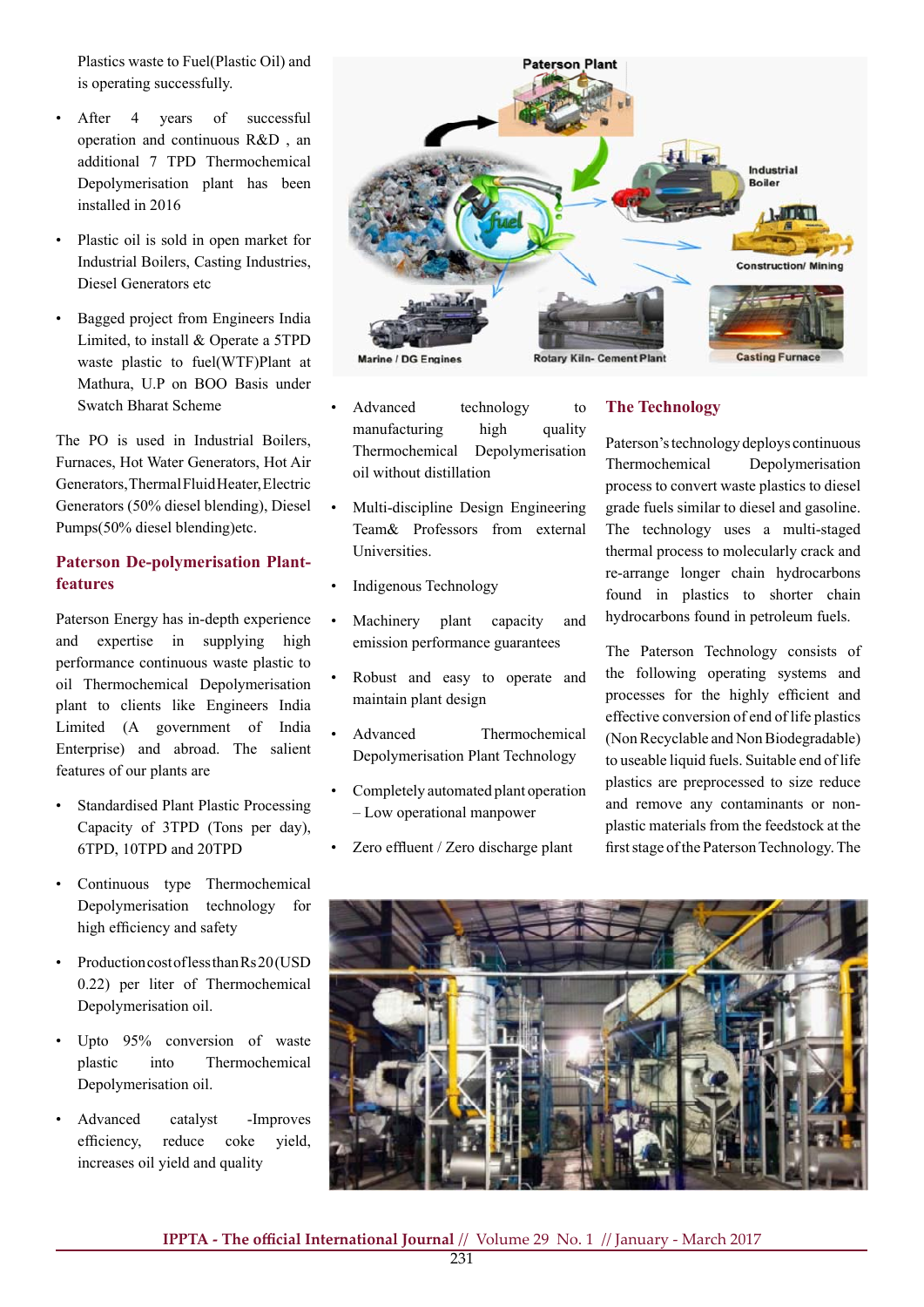shredded plastics are then loaded via a hot melt in-feed system directly into main De-polymerisation Reactor. Agitation commences to even the temperature and homogenises the feedstocks.

De-polymerisation then commences and the plastic achieves a gaseous stage. Nonplastic materials fall to the bottom of the chamber. The gases from the Reactor passes into the contactor which knocks back the long chained carbons and allows the required condensable vapors to pass into the distillation column. The system diverts the non-condensable synthetic gas through a scrubber and then back into the furnaces to heat the Reactor.



The condensable gases are converted in the distillation column to produce lite oil and raw diesel. The light oil is put into storage. The raw diesel is passed to the vacuum distillation column to be further refined to produce diesel grade, kerosene grade and lite oil. The distillates are then collected in the recovery tanks.

**Environmental-friendly :** Paterson's technology

Emission Standard :Adopting special gas scrubbers to remove acid, gas and dust

**smoke :** Fully enclosed during the operation, there will be no dust.

**Water pollution :** NIL (Zero pollution)

Protection : Exhaust gas burning room, desulfurization & double-de-dusting system

**Odorless :** Odor Exhaust system



#### **The Feed stocks (Waste Plastic)**

Paterson's Technology process is specifically designed to manage most

> plastic waste feedstock in a single profitable process that is pertinent to the persistence of global plastic disposal issues.

## **Acceptable Plastic Feed stocks**

• 2 HDPE (High Density Polyethylene). Examples: Crinkly shopping bags, freezer bags, milk bottles, bleach bottles, buckets, rigid pipes and crates.

- 4 LDPE (Low Density Polyethylene). Examples: Garbage bags, squeeze bottles, black Irrigation tubes, films and garbage bags.
- 5 PP (Polypropylene). Examples: Trays, potato bags, drinking straws, containers, tubs, plastic garden settings, baby baths and plastic boxes
- 6 PS (Polystyrene). Examples: Trays, yoghurt & dairy containers, vending cups and produce boxes.

#### **Non-Acceptable Plastic Feed stocks**

- 1 PET (Polyethylene Terephthalate). Examples: Soft drinks bottles, food grade packaging and trays
- 3 PVC (Polyvinyl Chloride). Examples: Pipes, window fittings, bottles and laminates

7 Other. Examples: Foams, nylons and fiberglass.

**Other materials not suitable for the process (but are not limited to)** 

- **Metals**
- **Wood**
- Oil based paints
- Silicone based products
- Poisons and chemicals, herbicides, pesticides, fungicides
- Oxidizing agents, fertilizers, nitrates, chlorates,perchlorates,hypochlorite's, peroxides
- Prescribed wastes as listed in the Environment Protection Regulations
- Materials with moderate-to-high levels of nitrogen, chlorine or bromine
- Material containing Sulphur

## **The Process**

The Process is called Thermal Depolymerisation which is the chemical decomposition/degradation of organic and hydrocarbon substances/ polymers by heating. The technology is a thermal degradation process in which plastic waste is treated in a cylindrical reactor at 400 to 600 Degrees Centigrade, in the absence of oxygen at high reaction temperatures and in the presence of a Catalyst. Thermal Depolymerisation of waste plastic results in producing high-energy gas, oils and carbon black. The ratios of the first three products depend on process conditions, mainly on temperature.